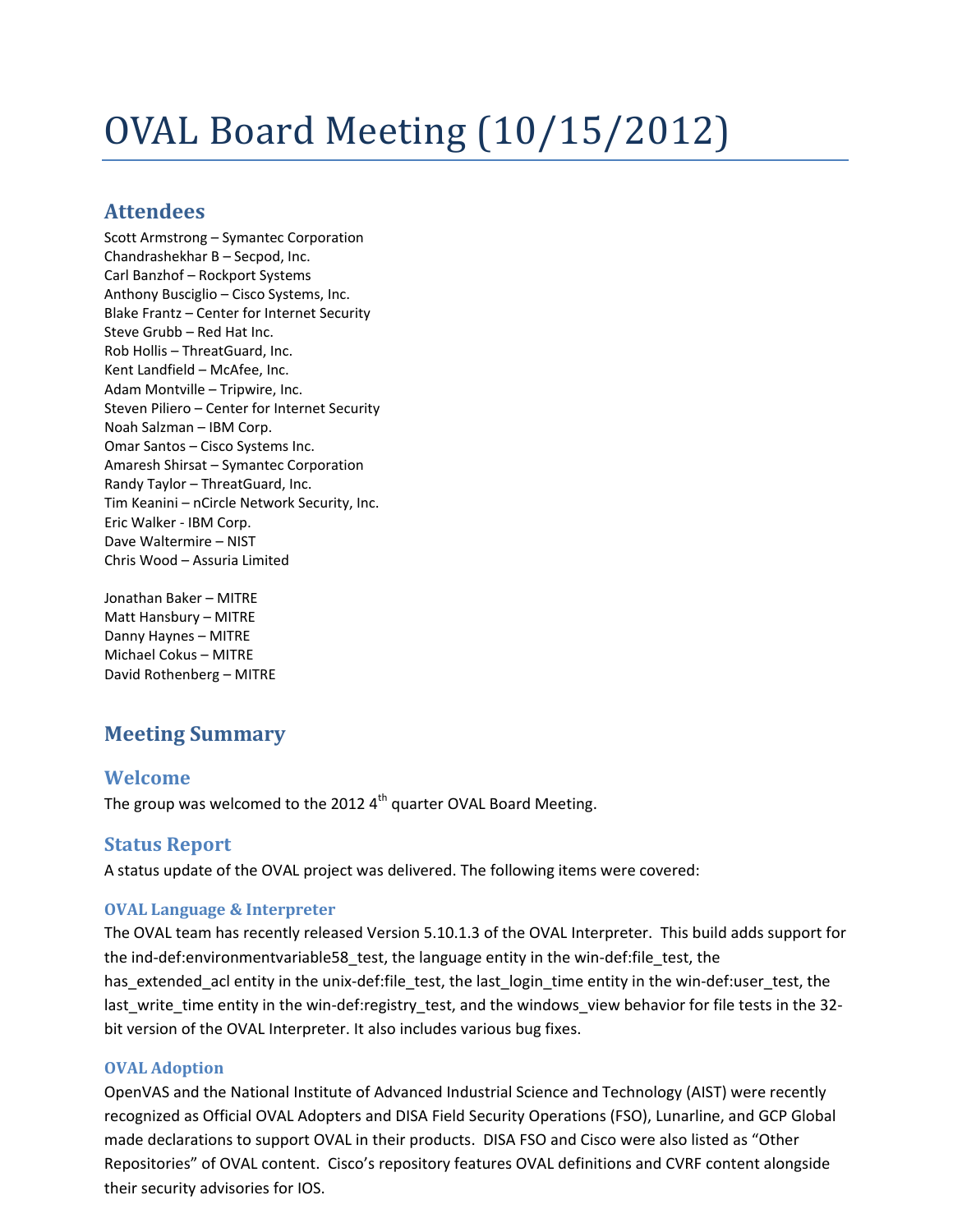#### **OVAL Repository**

A quick update for the status of the OVAL Repository was provided. The OVAL Repository's definition count at the time of the call was 13845 definitions. The 3rd quarter's top contributors were G2, Inc. and SecPod Technologies.

## **Main Topics**

The main goal of this Board call was to outline planning for an OVAL 5.11 release and begin a discussion of the OVAL Interpreter license. The OVAL 5.11 release discussion included taking a look at the capabilities currently in the OVAL Sandbox, proposing possible release goals, and querying the Board for their list of priorities. Possible focus areas for the release include extending OVAL to new platforms such as mobile devices, incorporating improvements and new capabilities for network devices, and expanding the OVAL Language to improve support for complex file formats and file system searches.

#### **Why a Next Release?**

Since the introduction of the OVAL Sandbox, there have been several new capabilities that have had schema, content, and a working prototype provided. These capabilities may be mature enough to consider for inclusion in an official release of the OVAL Language. There are other less mature capabilities in the Sandbox that may also be considered. The OVAL Specification is due for an update and could be further simplified. There are also several open bugs and miscellaneous feature requests that could be addressed. The Board was asked to consider several topic areas and shape the release contents based upon what they are hearing from their end users and seeing in industry.

#### *Discussion*

Kent Landfield shared that he was getting asked for additional Cisco network support and that he is increasingly being asked to support network infrastructure rather than host-based systems. He had also discussed the mobility area and how there was the question of whether to go with OVAL or another interface. It was Kent's wish to push for advancement within OVAL in this area so that it may help prevent it from being superseded.

Adam Montville added that he too was looking for increased Cisco network infrastructure support. He had not been asked by customers about the mobility area so networking was his top priority.

Omar Santos commented that Cisco had made lots of changes to their IOS schema. He added that there will soon be an initial schema for Cisco IOS XE, IOS XR, and NX-OS. It was agreed by all that the incorporation of these component specifications should be a priority.

#### **Mobile Devices**

Mobile device management is an area that is gaining more and more attention. It was suggested that OVAL should adopt the Android schema in the OVAL Sandbox. This extension would provide an immediate starting point since it had a schema, content, and a working prototype and clearly demonstrates to the mobile device security community that OVAL can be applied to Android. The schema may need revisions later on as we learn, but the schema today represents a significant opportunity. If OVAL is unable to demonstrate applicability to mobile devices, other data formats will necessarily fill in this gap. It was asked of the Board whether they thought it may be mature enough to include in the OVAL 5.11 release. It was also asked whether there should be a focus on Android, or if we should also seek to include Apple's iOS.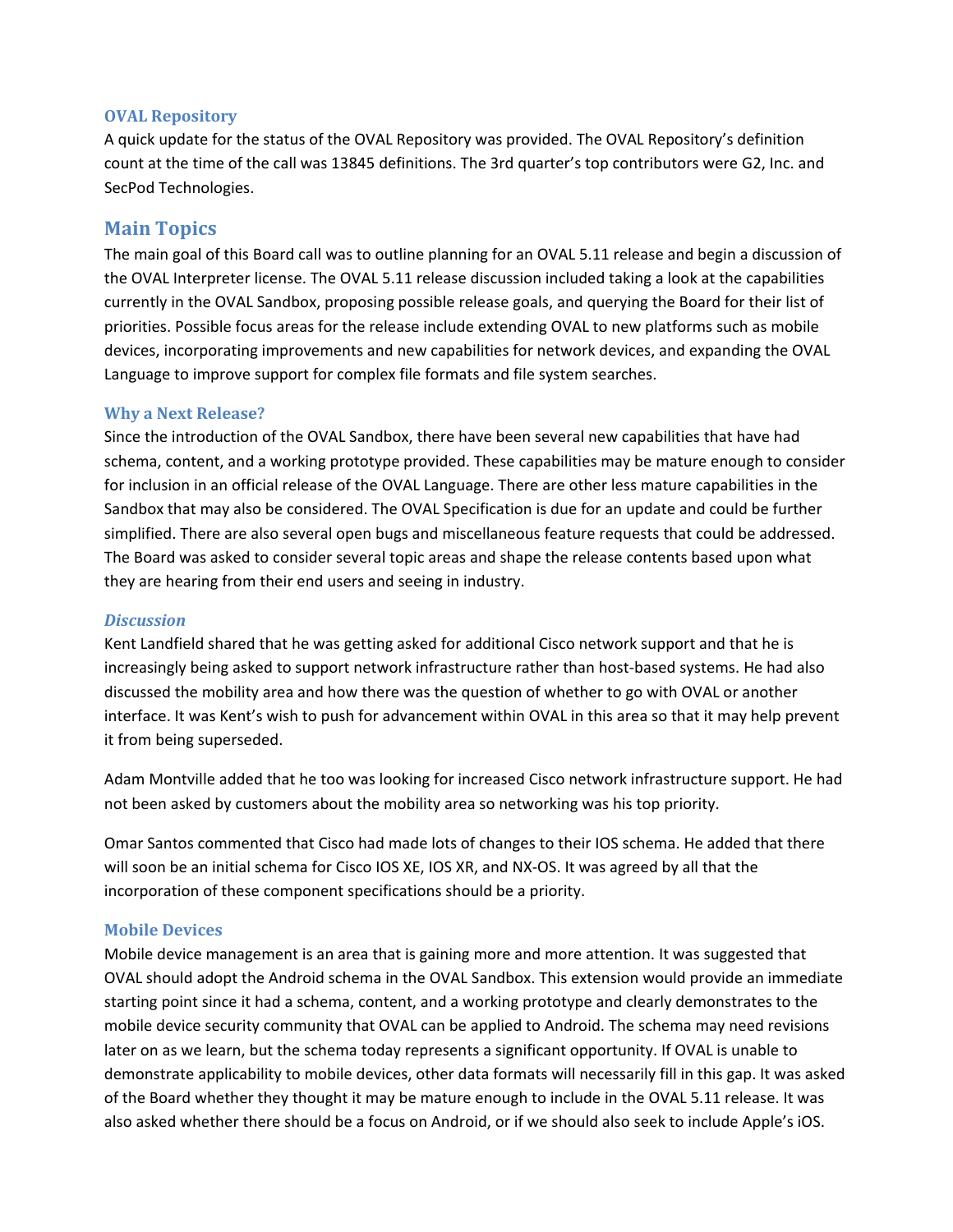#### *Discussion*

Kent Landfield suggested that it would be better in the long run to do things the "right way." This would involve having someone reach out to Google to see if we can interest them in verifying or validating the existing schema, and possibly count on their participation. He also made the point to focus only on Android for now. Given the multiple OSes in the marketplace, it would be easier to start with the open system. This would raise awareness and possibly prevent duplicated efforts. As this develops, it could also get Apple interested in participation.

Tim Keanini suggested that he could provide contacts within Google to launch this effort.

#### **Cisco Updates, JunOS, NETCONF**

The topic of OVAL for network devices was brought up to show where we are currently at and where we may proceed. Two Board calls ago, members had expressed an interest in the YANG modeling language and the SNMP protocol. It was asked whether anyone had any interest in developing those capabilities in the OVAL Sandbox. Schemas for Cisco, Juniper, and NETCONF are currently in the Sandbox and the Juniper and NETCONF schemas have a working prototype as well. The Board was also asked whether there may be anything else related to network devices as well as their thoughts on the current Sandbox capabilities.

#### *Discussion*

David Waltermire asked for examples of specific support for the management protocols whether it be NETCONF or SNMP. Jon Baker was able to direct him towards the 2012 MITRE Developer Days where the NETCONF schema was shown and a demo was given, though cautioned that this was a work in progress and the community was not sure that it was needed in the OVAL Language.

Jon followed up by asking for more input on whether anyone has experimented with SNMP, YANG, or others and pointed out that a NETCONF schema was drafted in the Sandbox. These are additional areas that can be considered if the community is willing to verify the need for such extensions.

Kent Landfield shared his views that of the three major network device vendors (Cisco, Juniper, and Alcatel), only Cisco and Juniper have been actively engaged in contributing OVAL extensions for their platforms. If the next release includes solid support for Cisco and Juniper platforms, OVAL will have made significant progress in network device support.

Steve Piliero mentioned that the top three network device vendors he hears about are IOS, ASA Firewall Services Module, and XOS, but that he also hears about HP support.

Adam Montville has heard requests for HP and Dell.

#### **Artifact Hunting**

Artifact hunting is still a priority for OVAL to support, but MITRE is not currently in a position to make significant advancements in this area. MITRE will look to ensure that any of the low hanging fruit that has been proposed by the community is addressed in the next release, but will likely not have the resources to do significant development in support of this use case. The board was generally supportive of this.

#### **Database Vulnerability Assessment**

The IBM InfoSphere Guardium Team presented at the 2012 MITRE Developer Days where they discussed problems and improvements to the sql57\_test. The OVAL Team is currently implementing the sql57\_test in the OVAL Interpreter to drive community discussion. The Board was asked whether there were other concerns with this test and whether improvements to this test were still a priority.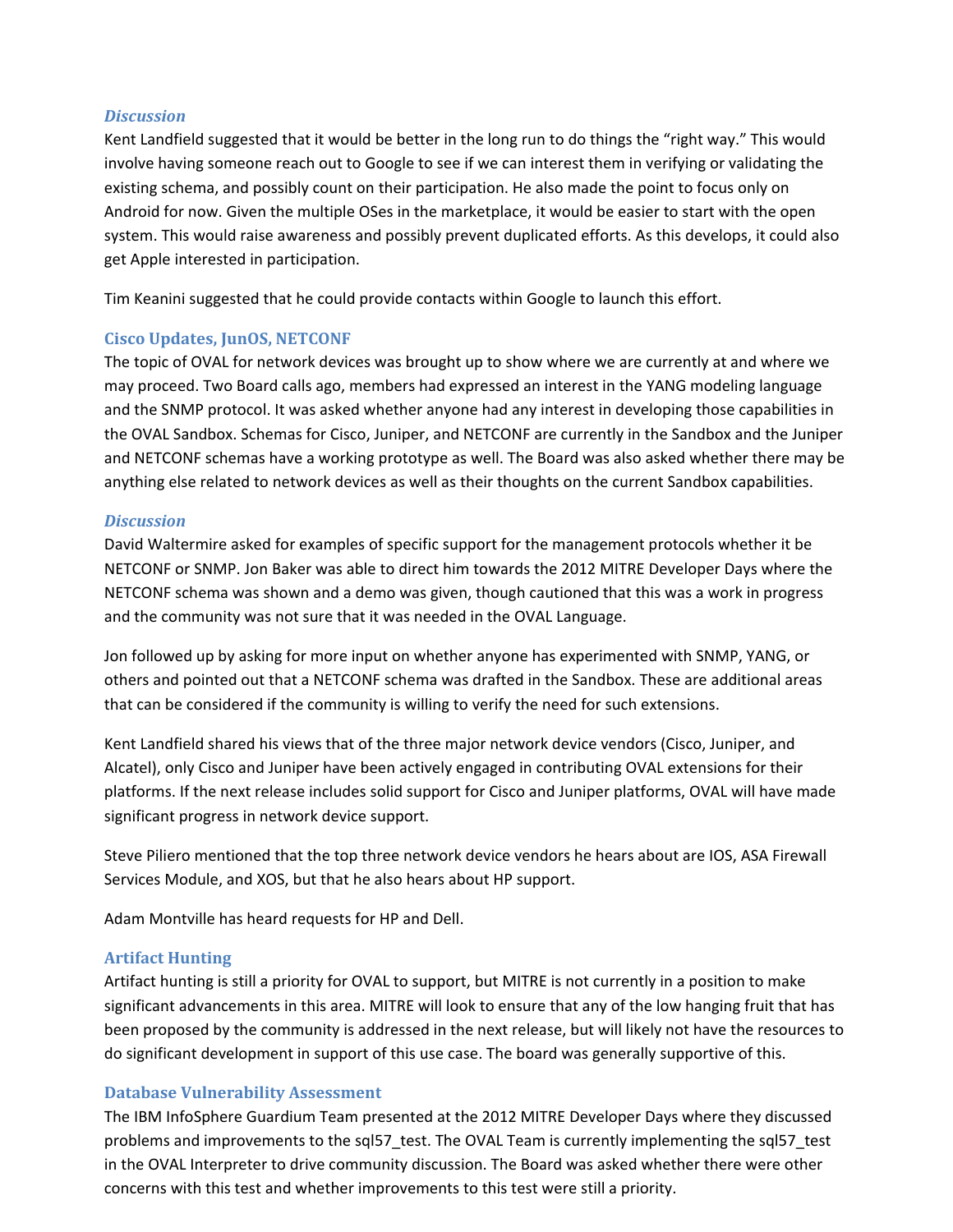#### *Discussion*

Jon Baker commented that we were working on the test primarily to get more experience with it, and wants to ensure that a 5.11 release will support the database assessment use case.

Kent Landfield commented that the test still needs work. As it stands with the current security issues, they do not seek to implement it. Customers are still asking about the sql test and any work that gets done would be appreciated.

Dave Waltermire suggested enumerating the critical issues for the sql test.

Eric Walker wished to reach back to the IBM InfoSphere Guardium Team for feedback on security issues. He wanted to make sure, however, that taking on database-related functionality would not push aside other important work.

Jon Baker responded that this was a simple implementation, and that since it was being agreed upon as higher priority than the artifact hunting use case, this would take precedence. Jon reminded the group of the 2012 Developer Days discussion on database assessment and Danny Haynes agreed to resend related material from Developer Days to the Board.

Dave Waltermire expressed interest in coming up with a checklist for the Board to document what would be in the next release, prior to approval.

Jon Baker commented that much of this documentation already exists, but has yet to be presented to the Board. He wishes to focus on the release and let that reveal the individual priorities. He wishes to keep the dialog open with the OVAL Board to cover items as they may arise over the year. Jon would also like to get the goals documented, and present this to the OVAL community as well to gather their input.

#### **Improving Support on Apple Products**

With the announcement of the [SCAP-On-Apple](http://scap-on-apple.macosforge.org/) project at macosforge.org, Shawn Geddis has shown that Apple is willing to provide domain expertise on Apple products. The recent BOF meeting at the 2012 ITSAC yielded good attendance, which shows others are interested in helping.

MITRE will look to this group for guidance in advancing OVAL's support for Apple products. The plist\_test has undergone 3 iterations and needs to be finalized and there was a request to add a pkgutil test. A primary goal should be enabling the full automation of Apple Security Guides and STIGs for Apple OSX and iOS. The Board was asked if they had similar priorities with supporting Apple OSX and iOS as they did with Windows and Linux, and if there were specific areas that need improvement.

#### *Discussion*

Kent Landfield agreed the Apple platform support definitely needed improvements.

Jon Baker was hopeful that the OVAL community would be able to take advantage of Shawn Geddis' support and the activity within the new open source project to finally have solid Apple product support in OVAL. Development in this area will be largely dependent upon the contributions from the community and the new Apple hosted project.

#### **Searching File Systems**

A brief overview of the challenges with searching file systems was presented. Listed among the worries are the ongoing confusion with symbolic links and treating paths as case-sensitive strings. The OVAL